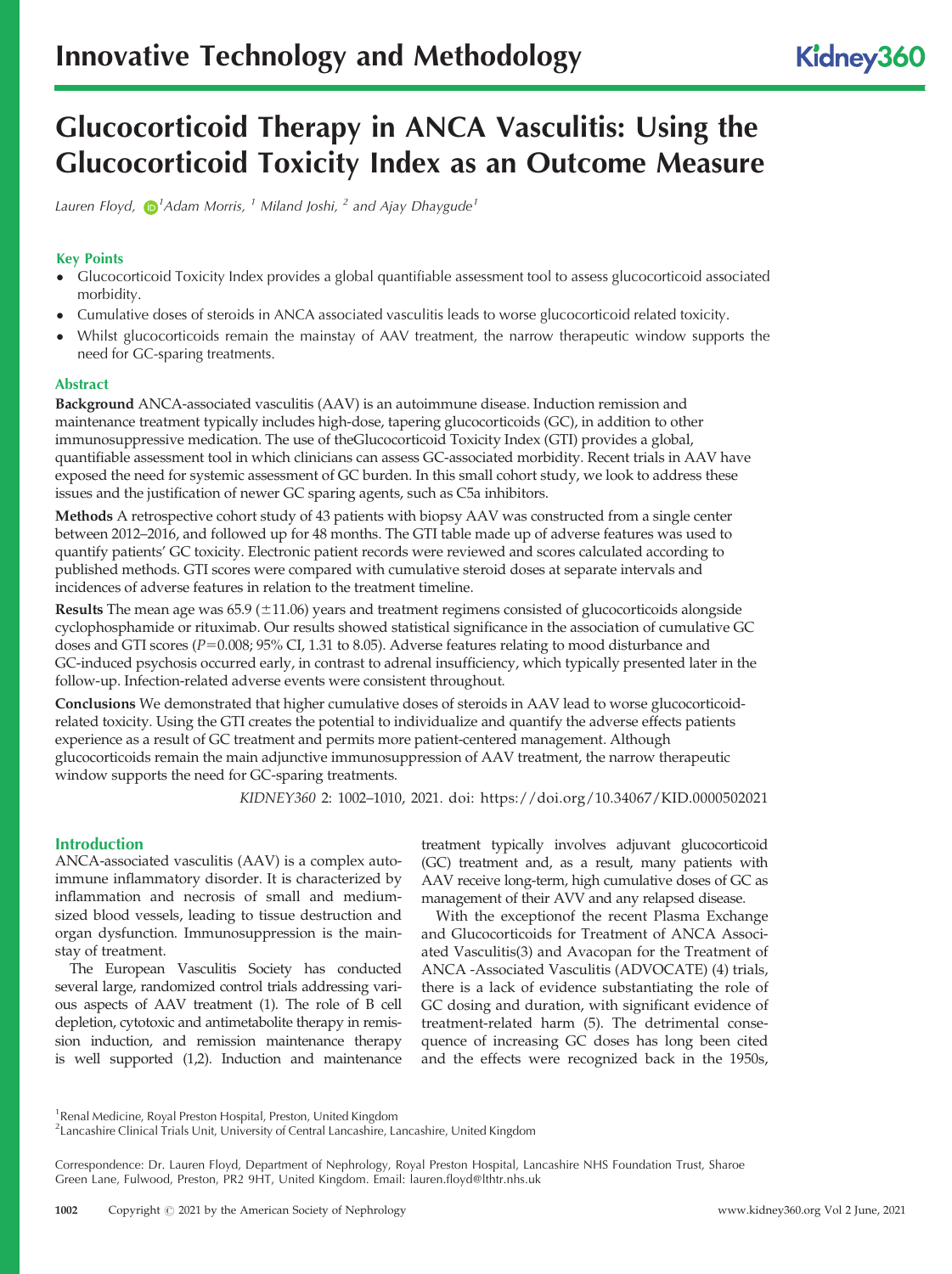[whe](#page-7-0)n steroids were given for many systemic diseases (6–8). Many of the side effects seen in autoimmune conditions such [as](#page-7-0) AAV are often related to the duration of GC therapy (5,9). Adverse features can include steroidinduced diabetes, hyper[tensio](#page-7-0)n, osteoporosis, cataracts, and adrenal insufficiency (6,7,9).

In more recent years, there has been a gradual trend toward minimizing exposure to high-dose corticosteroids, including pulsed methylpr[edniso](#page-7-0)lone, especially in patients who are high risk or frail (10,11). This is also seen in other areas of nephrology, for example, where GC treatment was once the mainstay in the prevention of rejection in solid organ transplant medicine. However, steroid-free transplantation is becom[ing in](#page-7-0)creasingly common to reduce GC-related toxicity (12,13). These practice-based changes and recent studies have in part shaped the way we approach GC prescribing, but it remains a relatively evidence-free area, especially with regards to the use of methylprednisolone.

More recently, the term glucotoxicity has been coined, and this has brought about the i[nt](#page-7-0)roduction of the Glucocorticoid Toxicity Index (GTI) (6). The GTI is a global assessment tool that clinicians can use to quantitively assess the toxic effects of GC therapy [an](#page-7-0)d its associated morbidity at various time intervals (6). Although the adverse effects of GC are well known, there is a lack of substantial data quantifying ad[ver](#page-7-0)se outcomes or incidence [o](#page-7-0)f steroid-related side effects (14). In 2014, Robson et al. (5) demonstrated significant adverse effects relating to the duration of GC use in AAV. GC treatment contributed to the vasculitis damage index, and this was of particular significance given those [with](#page-7-0) a high index had an associated increased mortality (5,15). They demonstrated worsening outcomes over long-term [fo](#page-7-0)llow-up and recommended clinicians to reduce GC use (5).

The measurement of [GC-r](#page-7-0)elated toxicity varies significantly in published data (6,14), and is often confounded by the effect of other concurrently administered immunosuppression. This study aims to evaluate the GTI in AAV as a comprehensive and quantitative tool of assessing the steroid-associated treatment burden in current management strategies. Recent trials in AAV have exposed the need for systemic assessment of GC burden. In this small cohort study, we look to address these issues and the justification of newer GC sparing agents, such as C5a inhibitors.

# Materials and Methods

## Data Collection

A cohort study of 43 patients who were ANCA positive with biopsy proven pauci-immune GN was constructed from a single center between 2012 and 2016. Each patient was followed up for a total of 48 months. Patients who did not have a biopsy, or where the biopsy was nondiagnostic or demonstrated significant dense deposit disease, were excluded. In addition, those with positive anti–glomerular basement membrane antibodies, dual pathology, and secondary vasculitis were also excluded. Data were collected retrospectively and GTI scores were collated from electronic patient records and telephone calls. Cumulative doses of GC were calculated alongside GTI scores at seven separate intervals: 1, 3, 6, 12, 24, 36, and 48 months. Pulsed

methylprednisolone at induction and relapse were reviewed, and doses were converted to oral prednisolone dose equivalents, with all subsequent cumulative doses presented as prednisolone (mg).

The primary outcome measures include the GTI scores alongside the cumulative steroid doses. Secondary outcome measures include the incidence of each adverse event and the timeline in which each event occurred in relation to commencing GC therapy.

#### GTI Scoring System

The GTI is a tool that clinicians can use to validate and quantify the toxic effects of GC therapy at various time intervals. Patient information from our cohort was compared again[st the G](#page-2-0)TI in which there is a composite and specific list (Table 1). Each patient was given a score relating to features on the composite list and this exercise was repeated at seven separate intervals. This allowed for the measurement of change in the GTI over the 48-month follow-up period.

The items listed relate to commonly recognized adverse events as a result of cumulative steroid exposure. Scores range from  $-36$  to 439 with cumulative worsening score relating to an increase in GC toxicity burden. The Aggregate Improvement Score (AI[S\) i](#page-7-0)s a negative score, reflecting an improvement in toxicity (16). The full details of the GTI scoring system, categories, and c[om](#page-7-0)ponents are described in the paper by Miloslavsky et al. (6).

## Statistical Analysis

Differences of quantitative parameters between groups were assessed using both  $t$  and rank-sum tests. The  $95\%$ confidence intervals are reported and the threshold for statistical significance throughout was  $P<0.05$ . Repeated measures of GTI and steroid doses were summarized by the area under the curve and modeled using linear regression with backward selection. All statistical analyses were conducted in STATA V.16. For continuous variables, means and standard deviations were calculated, and the median and interquartile range (IQR) for continuous variables with skewed distribution.

#### Ethical Approval

Approval for this study was obtained by The Centre for Health Research and Innovation on behalf of Lancashire Teaching Hospitals National Health Service Foundation Trust (Ref: SE-317). The study was approved as service evaluation, therefore formal ethics committee review was not required.

# **Results**

## Study Population

In total, 43 patients were identified, 23 female and 20 males, with a mean age of 65.9 ( $\pm$ 11.06) years at the time of presentation. All patients were ANCA positive: 44%  $(n=19)$  were positive for proteinase 3 (PR3) ANCA antibodies, and 56%  $(n=24)$  were positive for myeloperoxidase (MPO) autoantibodies, and had a renal biopsy at diagnosis demonstrating evidence of pauci-immune GN. Baseline patient characteristics with [subgrou](#page-3-0)ping according to ANCA serology is outlined in Table 2, with no meaningful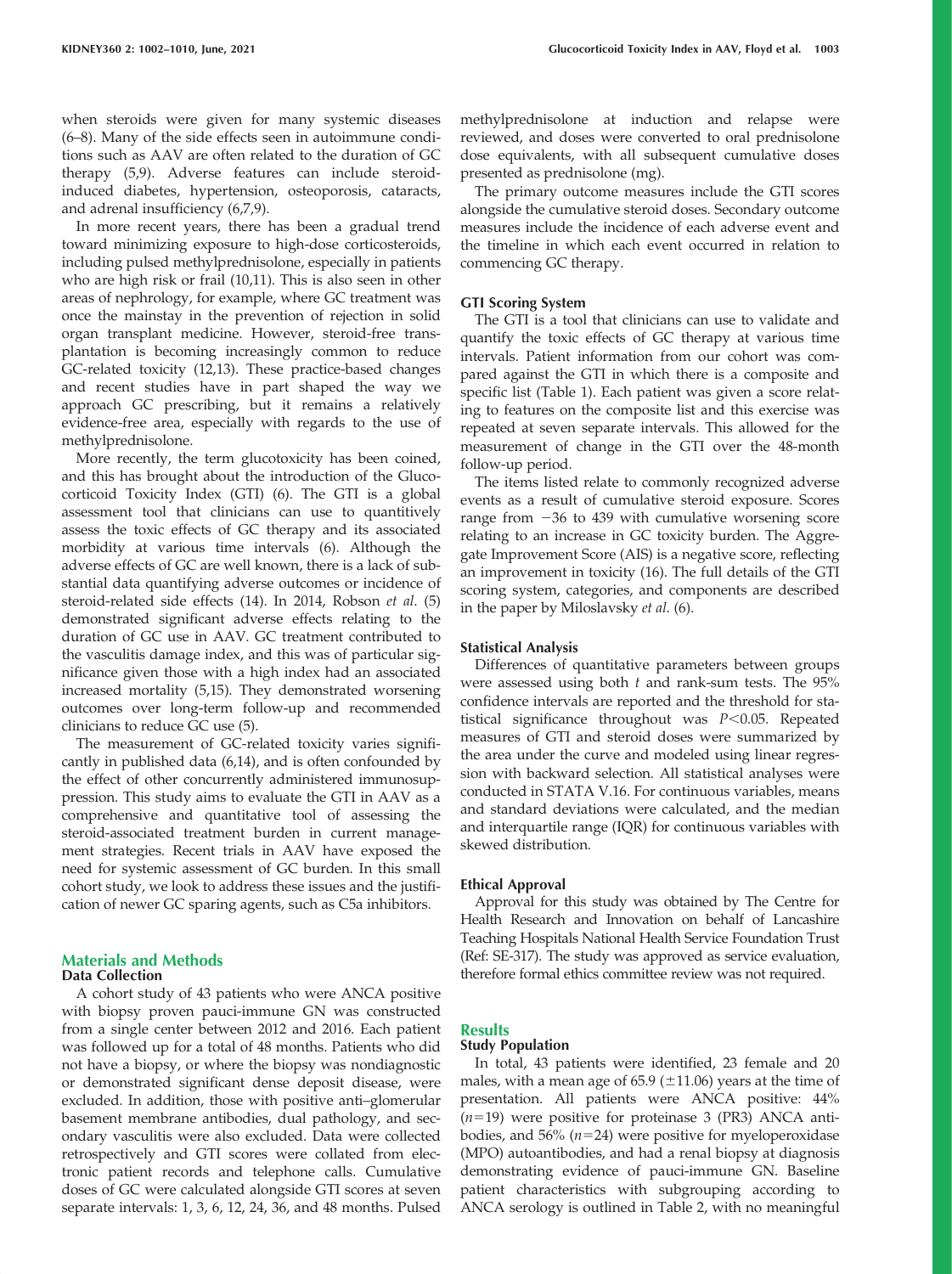<span id="page-2-0"></span>

| Table 1. The Glucocorticoid Toxicity Index (6).  |                  |                                                  |  |  |  |
|--------------------------------------------------|------------------|--------------------------------------------------|--|--|--|
| Composite Glucocorticoid Toxicity Index          | Item<br>Weight   | Specific List                                    |  |  |  |
| <b>BMI</b>                                       |                  |                                                  |  |  |  |
| Improvement in BMI                               | $-8$             | Major increase in BMI                            |  |  |  |
| No change in BMI                                 | $\mathbf{0}$     |                                                  |  |  |  |
| Moderate increase in BMI                         | 21               |                                                  |  |  |  |
| Major increase in BMI                            | 36               |                                                  |  |  |  |
| Glucose tolerance                                |                  |                                                  |  |  |  |
| Improvement in glucose tolerance                 | $-8$             | Diabetic retinopathy                             |  |  |  |
| No change in glucose tolerance                   | $\mathbf{0}$     | Diabetic nephropathy                             |  |  |  |
| Worsening of glucose tolerance                   | 32               | Diabetic neuropathy                              |  |  |  |
| Worsening of glucose tolerance despite treatment | 44               |                                                  |  |  |  |
| <b>Blood</b> pressure                            |                  |                                                  |  |  |  |
| Improvement in blood pressure                    | $-10$            | Hypertensive emergency                           |  |  |  |
| No change in blood pressure                      | $\mathbf{0}$     | Posterior reversible encephalopathy syndrome     |  |  |  |
| Worsening hypertension                           | 19               |                                                  |  |  |  |
| Worsening hypertension despite treatment         | 44               |                                                  |  |  |  |
| Lipids                                           |                  |                                                  |  |  |  |
| Improvement in lipids                            | -9               |                                                  |  |  |  |
| No change in lipids                              | $\mathbf{0}$     |                                                  |  |  |  |
| Worsening hyperlipidemia                         | 10               |                                                  |  |  |  |
| Worsening hyperlipidemia despite treatment       | 30               |                                                  |  |  |  |
| <b>Bone</b> density                              |                  |                                                  |  |  |  |
| Improvement in bone density                      | $-1$             | Major decrease in bone density                   |  |  |  |
| No change in bone density                        | $\theta$         | Insufficiency fracture                           |  |  |  |
| Decrease in bone density                         | 29               |                                                  |  |  |  |
| Steroid myopathy                                 |                  |                                                  |  |  |  |
| No steroid myopathy                              | $\theta$         | Severe steroid myopathy                          |  |  |  |
| Mild steroid myopathy                            | $\mathbf{Q}$     |                                                  |  |  |  |
| Moderate steroid myopathy or greater             | 63               |                                                  |  |  |  |
| <b>Skin Toxicity</b>                             |                  |                                                  |  |  |  |
| No skin toxicity                                 | $\theta$         | Severe skin toxicity                             |  |  |  |
| Mild skin toxicity                               | 8                |                                                  |  |  |  |
| Moderate skin toxicity or greater                | 26               |                                                  |  |  |  |
| Neuropsychiatric toxicity                        |                  |                                                  |  |  |  |
| No neuropsychiatric symptoms                     | $\boldsymbol{0}$ | Psychosis                                        |  |  |  |
| Mild neuropsychiatric symptoms                   | 11               | GC-induced violence                              |  |  |  |
| Moderate neuropsychiatric symptoms or greater    | 74               | Other severe neuropsychiatric symptoms           |  |  |  |
| Infection                                        |                  |                                                  |  |  |  |
| No significant infection                         | $\theta$         | Grade IV infection                               |  |  |  |
| Oral/vaginal candidiasis or uncomplicated zoster | 19               | Grade V infection                                |  |  |  |
| Grade 3 infection or greater                     | 93               |                                                  |  |  |  |
| Endocrine                                        |                  | Adrenal insufficiency                            |  |  |  |
| Gastrointestinal                                 |                  | Perforation, peptic ulcer disease                |  |  |  |
| Musculoskeletal                                  |                  | Avascular necrosis, tendon rupture               |  |  |  |
| Ocular                                           |                  | Central serous retinopathy, intraocular pressure |  |  |  |
|                                                  |                  | elevation, posterior subcapsular cataract.       |  |  |  |
|                                                  |                  |                                                  |  |  |  |

The composite list includes features of glucocorticoid toxicity that are weighted and given numerical scores. The specific list includes adverse features of glucocorticoid treatment but considered significant but are not given a numerical score. Scores can range from -36 to 439, with inc[rea](#page-7-0)sing scores relating to an increase in glucocorticoid toxicity burden and negative scores reflecting an improvement in toxicity (16).

BMI, body mass index; GC, glucocorticoid.

difference in age or sex across the two groups. One patient was lost to follow-up, five patients died, and one patient received a renal transplant during the follow-up period.

regained independent renal function later in the study. Eight patients experiencedrelapsing disease during the follow-up period and two patients reported worsening ear, nose, and throat disease on weaning GCs.

All patients had AAV with renal involvement and 70% had more than one system involvement, with three patients having more than five systems involved. The mean eGFR (ml/min per 1.73m<sup>2</sup>) at presentation was 23.3ml/min  $(\pm 18.1 \text{ml/min})$ , with eight patients requiring initial renal replacement therapy. Of these eight patients, six (75%)

# Treatment

Induction therapy consisted of either intravenous cyclophosphamide or rituximab alongside daily oral GC. Pulsed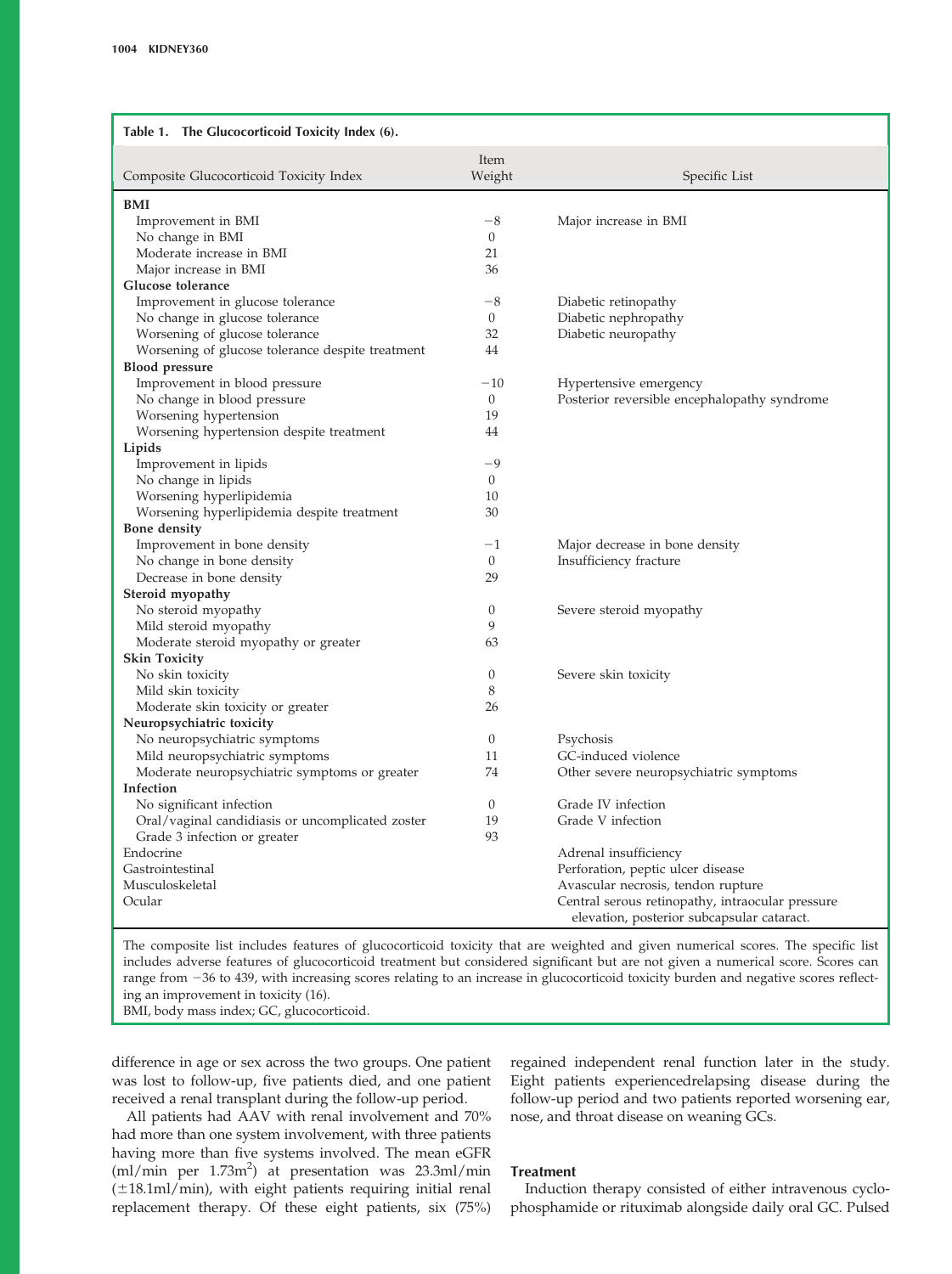| relapse, and mortality results associated with each cohort. |                      |                          |                        |  |  |
|-------------------------------------------------------------|----------------------|--------------------------|------------------------|--|--|
|                                                             | Total                | PR <sub>3</sub>          | <b>MPO</b>             |  |  |
| Demographics                                                | $(n=43)$             | $(n=19)$                 | $(n=24)$               |  |  |
| Age, years (SD)                                             | 65.9 $(\pm 11.06)$   | 58.8 $(\pm 10.75)$       | 71.6 $(\pm 7.97)$      |  |  |
| Sex (M:F)                                                   | 20:23                | 9:10                     | 11:13                  |  |  |
| eGFR at diagnosis, median (IQR), ml/min                     | $18(10.5 - 27.5)$    | $19(9-28)$               | $18(12.5-26.3)$        |  |  |
| Induction treatment                                         |                      |                          |                        |  |  |
| Plasma exchange                                             | 12                   | 8                        | 4                      |  |  |
| IV methylprednisolone                                       | 16                   | 7                        | 9                      |  |  |
| Cyclophosphamide                                            | 39                   | 17                       | 22                     |  |  |
| Rituximab                                                   | 4                    | $\overline{2}$           | $\overline{2}$         |  |  |
| Cumulative steroid dose, mg, median (IQR)                   |                      |                          |                        |  |  |
| 1 month                                                     | 1260 (1032.5–2380)   | 1365 (1032.5–2487.5)     | 1155 (1042-2115)       |  |  |
| 6 months                                                    | 3870 (2826.3-4412.5) | 4060 (3432.5-4502.5)     | 3360 (2795-4200)       |  |  |
| 1 year                                                      | 4970 (4000-5555)     | 5247 (4660-5587.5)       | 4340 (3698.8–5357.5)   |  |  |
| 2 years                                                     | 6795 (5092.5-7724)   | 7072 (6485-7856.5)       | 5291.3 (4678.5-7337.8) |  |  |
| 4 years                                                     | 9072 (5565-11126)    | 9330.5 (8121.8-11,109.5) | 5665 (5223-11407.5)    |  |  |
| Patients scoring on the composite GTI list, $n$ (%)         |                      |                          |                        |  |  |
| 1 month                                                     | 3(7.0)               | 1(5.3)                   | 2(8.3)                 |  |  |
| 6 months                                                    | 14 (35)              | 7(36.8)                  | 7(32)                  |  |  |
| 1 year                                                      | 20(51.3)             | 11(57.9)                 | 9(42.9)                |  |  |
| 2 years                                                     | 26 (66.7)            | 14 (73.7)                | 13(61.9)               |  |  |
| 4 years                                                     | 27(71.1)             | 14 (73.7)                | 13(65)                 |  |  |
| Relapsed disease, n                                         | 8                    | 5                        | 3                      |  |  |
| ESRF, $n$                                                   | $\overline{2}$       | 2                        | $\theta$               |  |  |
| Mortality, $n$                                              | 5                    | $\theta$                 | 5                      |  |  |

<span id="page-3-0"></span>Table 2. The differences between patients with PR3 and MPO positive vasculitis, showing demographics, induction treatment,

Cumulative steroid doses are demonstrated as median cumulative doses with interquartile range in milligrams. In addition, the number of patients suffering for glucocorticoid-related toxicity at separate time intervals are also shown. Percentages of patients scoring for features of glucocorticoid toxicity as per the composite list in the Glucocorticoid Toxicity Index are presented. All percentages are calculated on the basis of the number of patients alive at each time point. M, male; F, female; IV, intravenous; GTI, Glucocorticoid Toxicity Index; ESRF, end stage renal failure.

intravenous methylprednisolone and plasma exchange were administered according to physician discretion. The dosing regimen of cyclophosphamide was adjusted for age and renal function in line with recommen[da](#page-7-0)tions made by the European Vasculitis Study Group (2). The median cumulative dose of cyclophosphamide given was 5.4 g (IQR 2.4–2.9 g). Rituximab was administered at a dose of 1 g every 2 weeks for two doses. The dose taper of oralGC followed the regimen outlined by the Cyclophosphamide Oral versus Pulsed trial with variation according to physician discretion. Within the overall patient cohort, two patients died during the induction period, one as result of vasculitis and the other from a cerebral vascular event.

Initial doses of oral prednisolone ranged between 20 mg and 60 mg daily. Intravenous pulsed methylprednisolone was given to 37% ( $n=16$ ) of which most ( $n=12$ ) received a total dose of 1.5 g over 3 days. Two thirds (66%) of patients had a 50% reduction in oral GC dose by week 4. Of those receiving intravenous pulsed methylprednisolone the mean eGFR was  $21.6$  ml/min per  $1.73$ m<sup>2</sup> (8–22.3 ml/min) at presentation and the majority (63%) had more than one system involvement.

In total, 12 patients received adjuvant plasma exchange with an average of 5.3 sessions. Within this subgroup, ten received concomitant pulsed intravenous methylprednisolone as part of remission induction therapy. The cumulative dose of prednisolone at 12 months was higher among patients receiving plasma exchange therapy, 5203.6 mg versus 4667.3 mg. Remission maintenance therapy in the surviving 41 patients consisted of rituximab ( $n=17$ ), azathioprine ( $n=26$ ), mycophenolic acid ( $n=3$ ), methotrexate ( $n=3$ ), and cyclophosphamide ( $n=1$ ). In total, 95% of those on maintenance therapy received concurrent daily maintenance oral GC.

Cumulative steroid doses were calculated at seven separate time intervals. At the end of the 48-month follow-up period, over half (54%) of patients were steroid free. Of those who completed steroid therapy, the median GC treatment period was 34.5 months (IQR, 24.2–41.8 months). Among the 17 patients still receiving GC treatment at the end of the study period, one was receiving 10 mg/day prednisolone as a part of a reducing course after recent relapse and the remaining nine patients were on  $\leq$ 5 mg/ day of prednisolone daily.

# GTI Scores

GTI scores and cumulative steroid doses were calculated at fixed intervals. Scores ranged from 0 to 123 over the 4-year follow-up period. Of the 37 patients included at the en[d of the](#page-4-0) study, only 12 patients (28%) had a GTI score of 0. Figure 1 shows the cumulative GC dose and GTI scores of individual patients at the end of the study period. With the exception of one patient, this demonstrates that at 48 months, patients with a GTI score  $>60$  had received  $>9000$ mg of GCs. Using linear regression with backward selection, there was a statistically significant association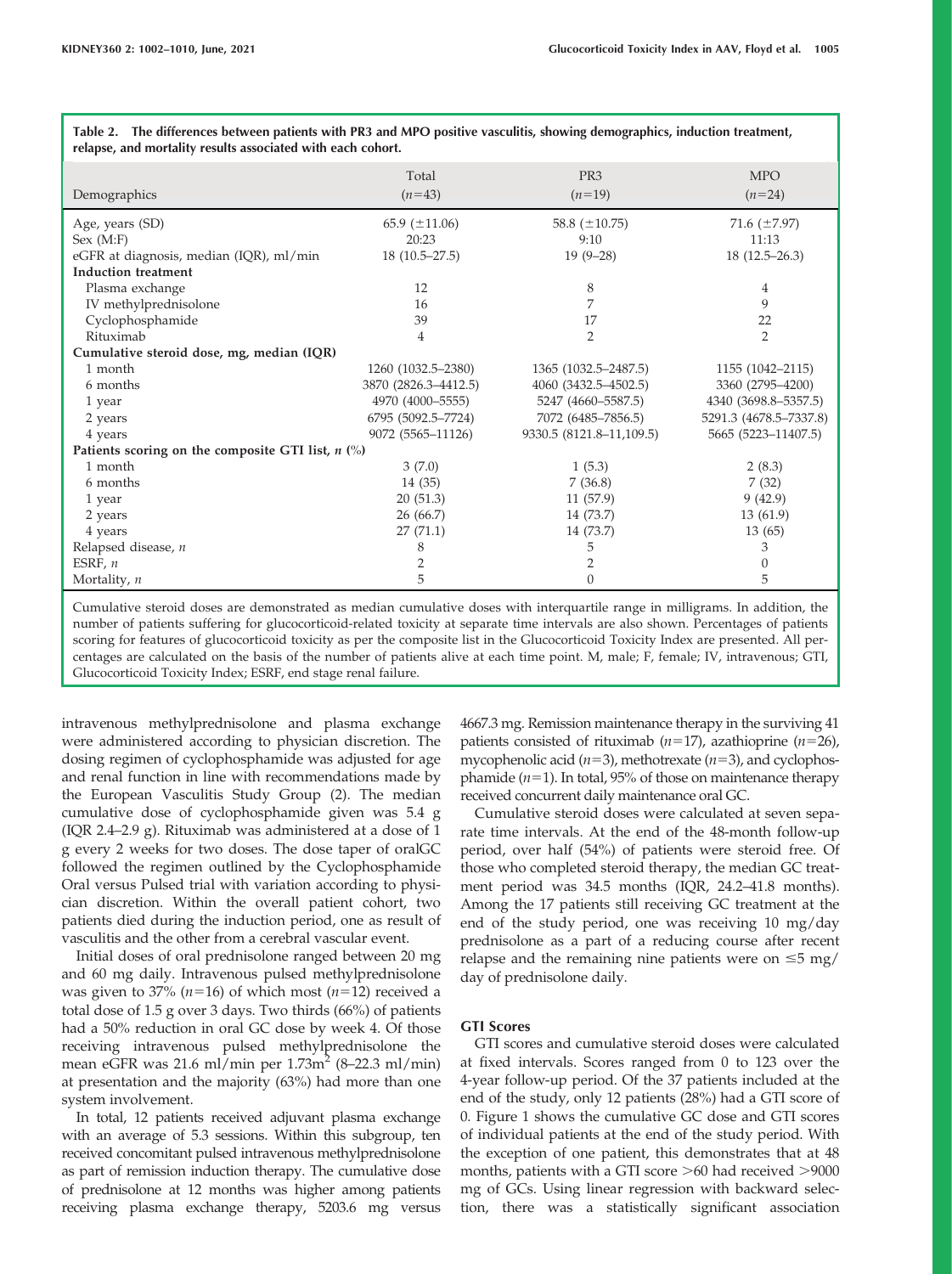<span id="page-4-0"></span>

Figure 1. <sup>|</sup> The cumulative glucocorticoid (GC) dose and Glucocorticoid Toxicity Index (GTI) scores of individual patients at the end of the study period. The graph shows that at the 4-year follow-up, for those still included in the study, a patient with a GTI score >60 had received >9000 mg of GCs (with the exception of one patient).

demonstrated between the cumulative GC dose and GTI score with a P value of 0.008 and 95% confidence interval for the regression coefficient of 1.31 to 8.05. There was no association between the use of pulsed intravenous methylprednisolone and GTI score at the end of the study period  $(P=0.8)$ . Similarly, there was no difference in cumulative GC dose and GTI scores in those that were treated with cyclophosphamide ( $P=0.72$ ) or rituximab ( $P=0.36$ ).

Overall, patients who were PR3 positive received higher cumulative doses of GCs than patients who were MPO positive at the end of the study period, 9330.5 mg versus 5665 mg. In line with this, a larger proportion of patients in the PR3 group had evidence of GC toxicity at follow-up compared with those with MPO positivity, 74% versus 65%, respectively. There was no significant difference in relapse rates, but hig[her mo](#page-3-0)rtality was associated with MPO-positive disease (Table 2).

#### Incidence of Toxicity

The incidence of adverse features related to steroid therapy both from the composite and specific list increased over the follow-up period. Three patients (7%) demonstrated GC toxicity as early as 4 weeks. At the end of the follow-[up perio](#page-3-0)d, 27 patients (72%) demonstrated GC toxic effects (Table 2).

Infections, reduced bone density, and increasing body mass index were the most common adverse effects of GC therapy. Nearly a quarter (23%) had an improvement in their GTI score (AIS) during the follow-up period, with the majority seeing an improvement in weight, glucose tolerance, and blood pressure. The AIS occurred after the first year of treatment and after a reduction in the daily dose of GC.

[Figure](#page-5-0) [2](#page-5-0) outlines the distribution of adverse events related to GC toxicity along the follow-up period. As expected, certain dose-dependent adverse features such as mood disturbance and steroid-induced psychosis occurred early in the treatment course. This is in contrast to adrenal insufficiency that occurred later in the follow-up period, with a median time of 21 days (IQR, 18–24) and 1059 days (I[QR, 895](#page-5-0)–1224), respectively.

Figure 3 shows the percentage distribution of specific GC-related adverse effects. Weight gain, increased body mass index, steroid-induced diabetes, and gastrointestinal issues such as peptic ulcer disease occurred mostly within the first year of treatment, whereas reduced bone density and osteoporotic fractures occurred on average between 2 and 3 years into GC therapy.

Infection-related adverse events were largely consistent [througho](#page-5-0)ut the duration of follow-up as demonstrated in Figure 2. This can be attributed to baseline immunosuppression rather than [GC alon](#page-2-0)e. Five patients scored 19 on the composite list (Table 1) for having oral candidiasis and/or uncomplicated varicella zoster infections. Oral fluconazole treatment was prescribed to 90%  $(n=37)$  of patients, and all patients that developed oral candidiasis received appropriate fluconazole prophylaxis. Six patients scored 93 points due to grade three infection, which was defined as needing hospitalization and or intravenous antibiotics. These infections occurred within the first year of commencing treatment. Cotrimoxazole prophylaxis was prescribed in 98%  $(n=40)$  of patients and there were no incidences of Pneumocystis jirovecii infection.

Reduced bone density and fragility fractures were recognized in 24% and 7% of patients, respectively. All three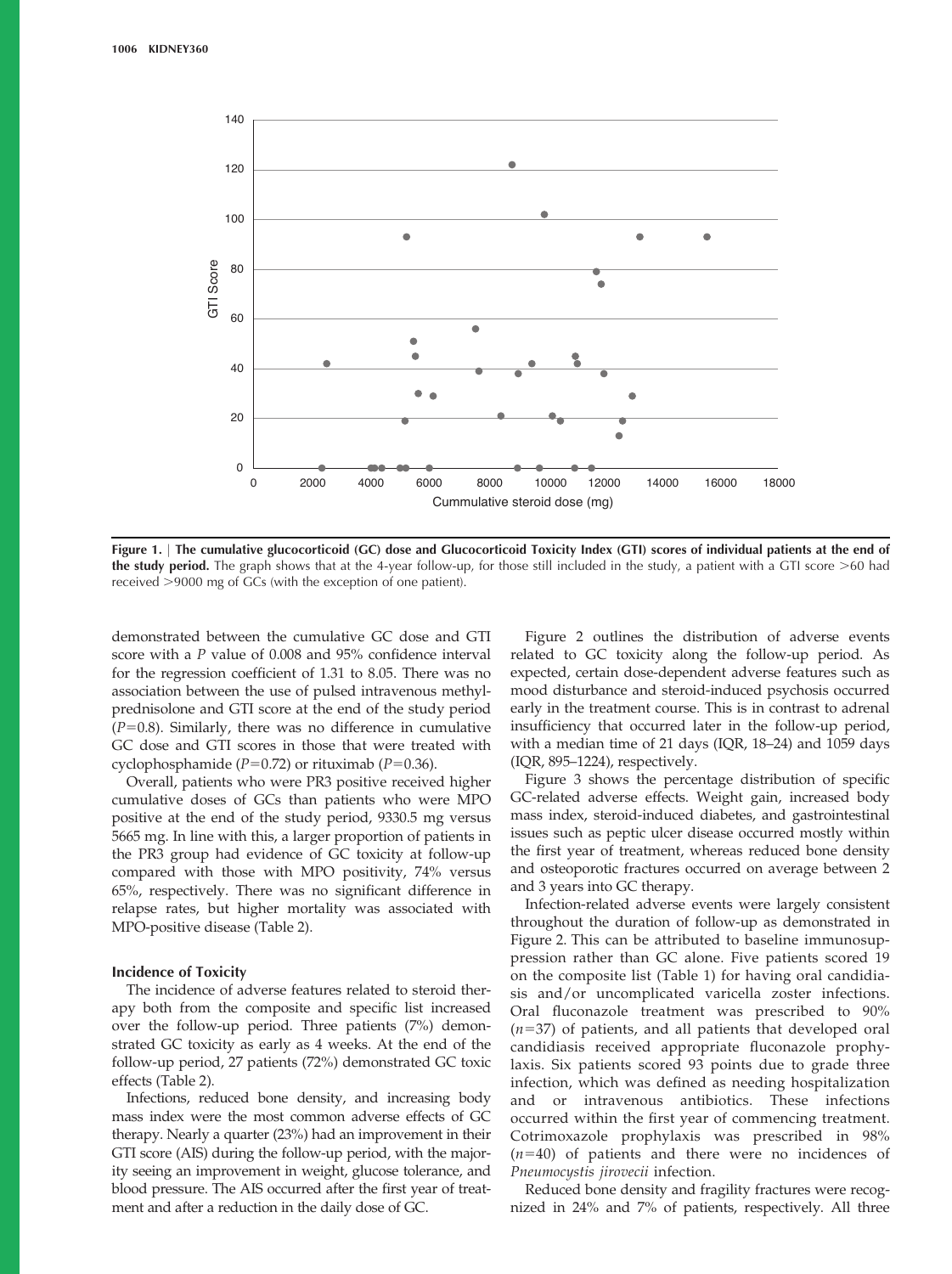<span id="page-5-0"></span>

Figure 2. <sup>|</sup> The number of adverse events relating to each category of the GTI over the 48-month follow-up period. Each adverse event is scored once and the graph shows the distribution of onset for each adverse feature. The graph shows the number of infections was highest in the first few months and continued throughout the follow-up period. Neuropsychiatric presentations occurred early in GC treatment in contrast to adrenal insufficiency, which appeared to present later, typically after 18 months of GC treatment. BMI, body mass index; DM, diabetes mellitus; HTN, hypertension.

| Infection                                      |       |
|------------------------------------------------|-------|
|                                                | 43.9% |
| Reduced bone density                           | 24.4% |
| <b>Raised BMI</b>                              | 24.4% |
| <b>VOS</b><br>Steriod induced Diabetes Melitus | 17.1% |
| <b>Raised BP</b>                               | 17.1% |
| <b>RAS</b><br>GI side effects                  | 12.2% |
| Increase in statin dose                        | 7.3%  |
| Fragility fracture                             | 7.3%  |
| Skin changes                                   | 2.4%  |

# Percentage of patients developing steriod attributable side effects during the 4 year follow up period

Figure 3. <sup>|</sup> The percentage of adverse effects related to GC treatment within our cohort of patients over the 4-year follow-up period. Changes in BMI were determined by increases in weight  $>5$  kg, raised blood pressure was assessed on the basis of a rise  $>20$  mmHg from baseline, or needing up titration of antihypertensive medications to keep BP in range. Infections included anything from oral thrush to sepsis as explained in the composite GTI list. Gastrointestinal (GI) side effects include gastritis and peptic ulcer disease.

patients that suffered fragility fractures had evidence of reduced bone mineral density on Dual Energy X-ray Absorptiometry scan. Bone protection was prescribed in the form of bisphosphates, vitamin D replacement, and calcium supplements. In total, 81%  $(n=33)$  received calcium supplements and  $37\%$   $(n=15)$  were treated with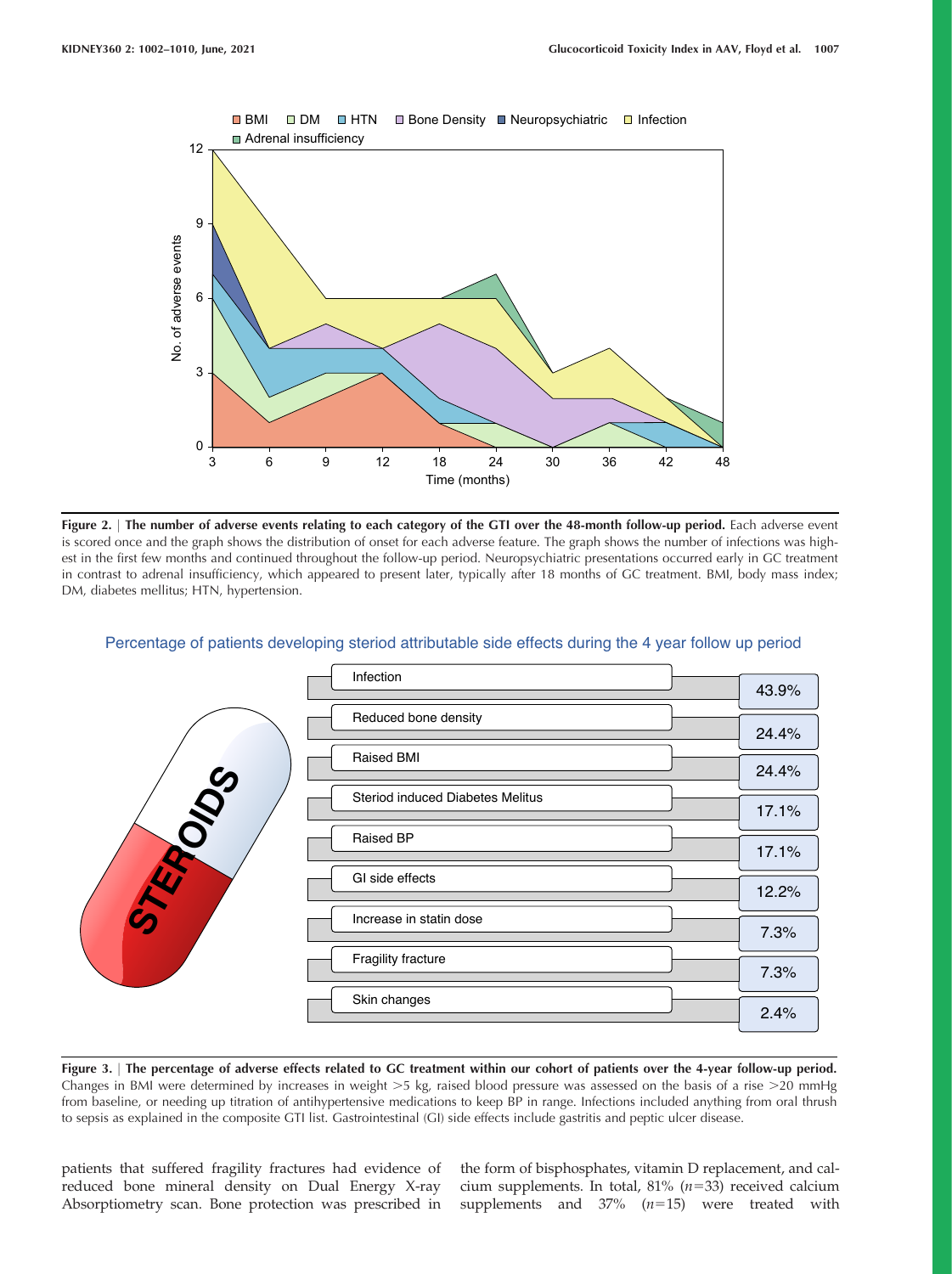bisphosphonates. Of those that did not receive bisphosphonate treatment, the median eGFR was 26 ml/min per  $1.73m<sup>2</sup>$  (IQR, 13.5–46ml/min), which may have been a contributory factor.

### **Discussion**

This retrospective study looks at the effect of prolonged exposure to GCs using a novel scoring system. Although the effects of GC toxicity are well recognized, there has not previously been a tool that enables clinicians to quantify the toxic effects of GC treatment at an individual level. There have been several studies demonstrating the correlation between steroid exposure and GC toxici[ty](#page-7-0); however, with the exception of the recent ADVOCATE (4) trial, there have been no other studies that have evaluated GTI scores in the context of AAV. Our data demonstrated that higher cumulative doses of GCs led to more adverse effects of therapy and a quantitative increase in GC toxicity using this tool.

The concept of systematically measuring GC toxicity in the form of GTI is new and warrants [fur](#page-8-0)ther validation. A study in 2020 by McDowell et al. (17) looked at a variation of the GTI (GTI 2.0) in severe asthma. It demonstrated that GTI scores were not only associated with GC doses but also correlated with patient reported outcome measures. Using tools such as the Mini Asthma Quality of Life Questionnaire, they demonstrated strong correla[tio](#page-8-0)n with GTI scores and patient-reported quality of life (17).

At present, steroids remain a cornerstone of AAV treatment, but more recent studies have look[ed](#page-7-0) at ways to reduce steroid exposure. McGovern et al. (10) looked at lower-dose GC in the management of AAV in elderly and frail groups. The median cumulative dose of prednisolone at 3 months in this study was slightly lower than the cumulative doses seen in our cohort; 2030 mg (IQR, 1785–2167) versus 2520 mg (IQR, 1995–3495), [resp](#page-7-0)ectively. The outcomes reported by McGovern et al. (10) supported a low-dose GC regime in favor of higher daily doses or pulsed methylprednisolone at induction. This was further supported by retrospective, multicenter study of 114 patients in which pulsed intravenous methylprednisolone was associated with increased risk of infection and steroid-induced diabetes, and offered no benefit in the treatment [of](#page-8-0) AAV compared with highdose oral corticosteroids (18).

In this study, infection was the most common toxicity among our cohort with the incidence of infection occurring throughout the follow-up period. Many patients experienced oral candidiasis and varicella zoster infections, and some suffered more serious effects such as sepsis, requiring hospitalization. It is important to note that all patients in our cohort received steroids concurrent to other immunosuppressive therapies, and therefore the specific role of GC in infection-related toxicity is not in isolation. Furthermore, other vasculitic-contributing factors such as damaged sinorespiratory mucosa may have also had a role in the development of infections.

Steroid-induced mineral bone density disease was also noted in our cohort. Its incidence trended toward a delayed onset, correlating with a higher cumulative GC dose. One potential confounder is the demographic risk factors of our cohort (age  $>60$  years and female sex). Simila[r](#page-7-0) features have been recognized in other publications (1) and the role of prophylactic bone protection is vital. Although over half of patients in our cohort were steroid free at 48 months, many continued on low-dose, maintenance steroids, further exposing them to collective side effects.

With larger trialssuch as Plasma Exchange and Glucocorticoids for Treatment of ANCA Associated Vasculitis identifying noninferiority of lower-dose GC treatment and pote[ntial](#page-7-0) reductions in the incidence of severe infection (3,11), it has made way for other trials to look at GC-sparing treatments. Avacopan (CCX168) is a selective C5a receptor inhibitor that has been used as an adjuvant to reduce GC exposure significantly in the managem[en](#page-7-0)t of AAV. The recent landmark trial, ADVOCATE (4), published earlier this year, has demonstrated that not only is avacopan effective in the management of AAV, but reports significantly fewer adverse effects related to GC treatment compared with standard steroid treatment. It suggests that avacopan precludes [t](#page-7-0)[he ne](#page-8-0)ed for high-dose GC treatment in these patients (4,19,20). Furthermore, the trial used GTI as a secondary endpoint, and demonstrated worsening GTI cumulative scores that were higher in pred[ni](#page-7-0)solone group compared with the avacopan group (4). Not only does this promote the use of GC-sparing agents and highlight the adverse effects of GC treatment supported by the findings in our cohort, but it also highlights the use of GTI in clinic trials and future research.

Within the world of nephrology, the use of steroids is not limited to AAV. They are used as standard of care in the management of other conditions, such as minimal change disease, and membranous and IgA nephropathy. Although GC remain imperative to treatment in many of these conditions, the narrow therapeutic index means close observation and monitoring is essential.

The findings of our study should be considered within the context of its limitations. Firstly, we recognize the observational nature of the study and other confounds, such as immunosuppressive medication, plasma exchange, and active vasculitis, are potentially contributory to the development of adverse effects. It is not possible to fully attribute all of the adverse effects discussed to GC treatment alone. However, a panel of scientific experts who developed the GTI defined the features to be included in th[e c](#page-7-0)omposite GTI list on the basis of different domains (6). These included the likelihood of adverse features occurring in over 5% in patients exposed to GCs, with toxicity being more likely a result of the GC therapy than the disease itself. Additionally, any measurements and scores were not depen[de](#page-7-0)nt on or requiring invasive procedures or imaging (6). Other adverse features that were considered significant but had the potential be confounded by other features such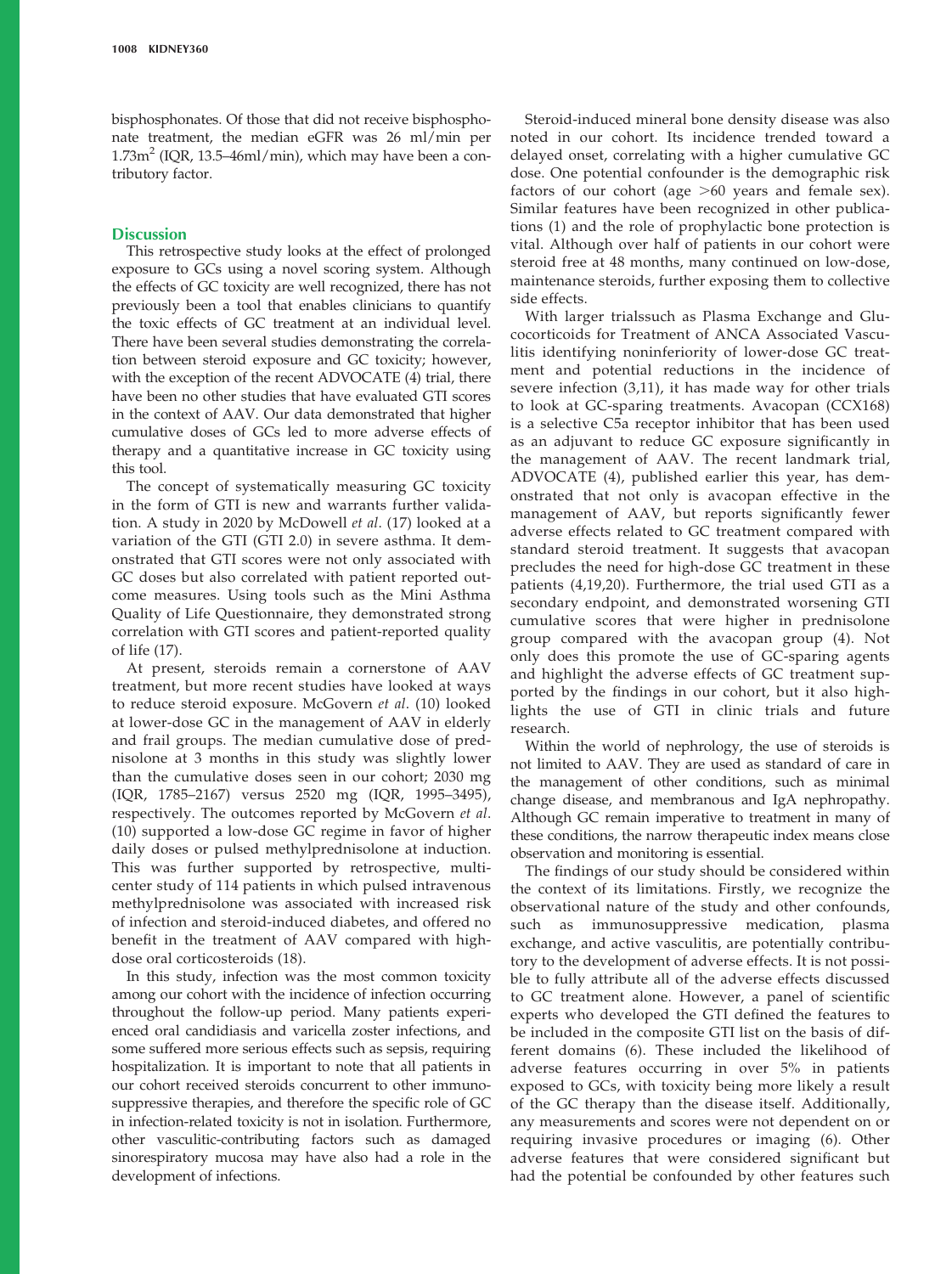<span id="page-7-0"></span>as underlying disease or other treatments were included in the specific list. Secondly, the retrospective nature of our study may also lend itself to inaccuracies in the reporting and documentation of some mild side effects, such as mood disturbance or skin changes. This is likely to have led to an under representation of the adverse features. Thirdly, our relatively small sample size may restrict the accuracy of our results.

Progressing the roleof GTI in the assessment and management of patients with kidney disease treated with GC will be of significant value. Calculating a baseline GTI score at induction with prospective monitoring, will help identify those patients at increased risk of developing toxic effects from prolonged steroid exposure. It is well known that there [is](#page-8-0) a degree of genetic predisposition to GC toxicity (21). The role of pharmacogenetics alongside tools such as the GTI will allow for more patie[nt-c](#page-8-0)entered management and tailored treatment plans (22).

In spite of a relatively small cohort, this study has demonstrated the use of measuring GTI in patients with AAV. We have shown that cumulative doses of steroids in AAV leads to worsening GC-related toxicity. Using the GTI tool allows us to individualize and quantify the adverse effects patients experience, which in turn will improve patientcentered management. We have also shown the incidence of adverse features relating to GC exposure occur at different stages, with a persistent risk of infection. These data support the need for further work evaluating GC-sparing treatments, the assessment of steroid toxicity and its relation to clinical outcomes and patient-reported outcome measures. This pertinent need is not only restricted to AAV; although GC remains imperative in the treatment of a range of nephrological conditions, the narrow therapeutic index means that close observation and monitoring is essential.

#### **Disclosures**

All authors have nothing to disclose.

#### Funding

None.

#### Acknowledgments

The authors would like to acknowledge the support of the Renal Department at Royal Preston Hospital, Lancashire National Health Service Foundation Trust and the National Institute for Health Research Lancashire Clinical Research Facility.

#### Author Contributions

L. Floyd was responsible for data curation; M. Joshi and L. Floyd were responsible for statistical analysis; A. Dhaygude provided supervision; L. Floyd and A. Morris wrote the original draft; and A. Dhaygude, L. Floyd, M. Joshi, and A. Morris reviewed and edited the paper.

#### References

1. Jayne D: Evidence-based treatment of systemic vasculitis. Rheumatology (Oxford) 39: 585–595, 2000

- 2. Mukhtyar C, Guillevin L, Cid MC, Dasgupta B, de Groot K, Gross W, Hauser T, Hellmich B, Jayne D, Kallenberg CG, Merkel PA, Raspe H, Salvarani C, Scott DG, Stegeman C, Watts R, Westman K, Witter J, Yazici H, Luqmani R; European Vasculitis Study Group: EULAR recommendations for the management of primary small and medium vessel vasculitis. Ann Rheum Dis 68: 310–317, 2009
- 3. Walsh M, Merkel PA, Peh C-A, Szpirt WM, Puéchal X, Fujimoto S, Hawley CM, Khalidi N, Floßmann O, Wald R, Girard LP, Levin A, Gregorini G, Harper L, Clark WF, Pagnoux C, Specks U, Smyth L, Tesar V, Ito-Ihara T, de Zoysa JR, Szczeklik W, Flores-Suárez LF, Carette S, Guillevin L, Pusey CD, Casian AL, Brezina B, Mazzetti A, McAlear CA, Broadhurst E, Reidlinger D, Mehta S, Ives N, Jayne DRW; PEXIVAS Investigators: Plasma Exchange and Glucocorticoids in Severe ANCA-Associated Vasculitis. N Engl J Med 382: 622–631, 2020
- 4. Jayne DRW, Merkel PA, Schall TJ, Bekker P; ADVOCATE Study Group: Avacopan for the treatment of ANCA-associated vasculitis. N Engl J Med 384: 599–609, 2021
- 5. Robson J, Doll H, Suppiah R, Flossmann O, Harper L, Höglund P, Jayne D, Mahr A, Westman K, Luqmani R: Glucocorticoid treatment and damage in the anti-neutrophil cytoplasm antibody-associated vasculitides: Long-term data from the European Vasculitis Study Group trials. Rheumatology (Oxford) 54: 471–481, 2015
- 6. Miloslavsky EM, Naden RP, Bijlsma JWJ, Brogan PA, Brown ES, Brunetta P, Buttgereit F, Choi HK, DiCaire JF, Gelfand JM, Heaney LG, Lightstone L, Lu N, Murrell DF, Petri M, Rosenbaum JT, Saag KS, Urowitz MB, Winthrop KL, Stone JH: Development of a Glucocorticoid Toxicity Index (GTI) using multicriteria decision analysis. Ann Rheum Dis 76: 543–546, 2017
- 7. Sarnes E, Crofford L, Watson M, Dennis G, Kan H, Bass D: Incidence and US costs of corticosteroid-associated adverse events: A systematic literature review. Clin Ther 33: 1413–1432, 2011
- 8. Bollet AJ, Black R, Bunim JJ: Major undesirable side-effects resulting from prednisolone and prednisone. J Am Med Assoc 158: 459–463, 1955
- 9. Robson J, Doll H, Suppiah R, Flossmann O, Harper L, Höglund P, Jayne D, Mahr A, Westman K, Luqmani R: Damage in the ANCA-associated vasculitides: Long-term data from the European vasculitis study group (EUVAS) therapeutic trials. Ann Rheum Dis 74: 177–184, 2015
- 10. McGovern D, Williams SP, Parsons K, Farrah TE, Gallacher PJ, Miller-Hodges E, Kluth DC, Hunter RW, Dhaun N: Long-term outcomes in elderly patients with ANCA-associated vasculitis. Rheumatology (Oxford) 59: 1076–1083, 2020
- 11. Morris A, Geetha D: PEXIVAS challenges current ANCAassociated vasculitis therapy. Nat Rev Nephrol 16: 373–374, 2020
- 12. El-Faramawi M, Rohr N, Jespersen B: Steroid-free immunosuppression after renal transplantation: Long-term experience from a single centre. Nephrol Dial Transplant 21: 1966–1973, 2006
- 13. Kasiske BL, Chakkera HA, Louis TA, Ma JZ: A meta-analysis of immunosuppression withdrawal trials in renal transplantation. J Am Soc Nephrol 11: 1910–1917, 2000
- 14. van der Goes MC, Jacobs JWG, Boers M, Andrews T, Blom-Bakkers MAM, Buttgereit F, Caeyers N, Cutolo M, Da Silva JA, Guillevin L, Kirwan JR, Rovensky J, Severijns G, Webber S, Westhovens R, Bijlsma JW: Monitoring adverse events of lowdose glucocorticoid therapy: EULAR recommendations for clinical trials and daily practice. Ann Rheum Dis 69: 1913–1919, 2010
- 15. Exley AR, Carruthers DM, Luqmani RA, Kitas GD, Gordon C, Janssen BA, Savage CO, Bacon PA: Damage occurs early in systemic vasculitis and is an index of outcome. QJM 90: 391–399, 1997
- 16. McDowell PJ, Stone J, Honeyford K, Dunn L, Logan RJ, Butler CA, Heaney L: Evaluation of the steroid sparing effects of Mepolizumab using the Glucocorticoid Toxicity Index. Eur Respir J 54[suppl 63]: PA2513, 2019